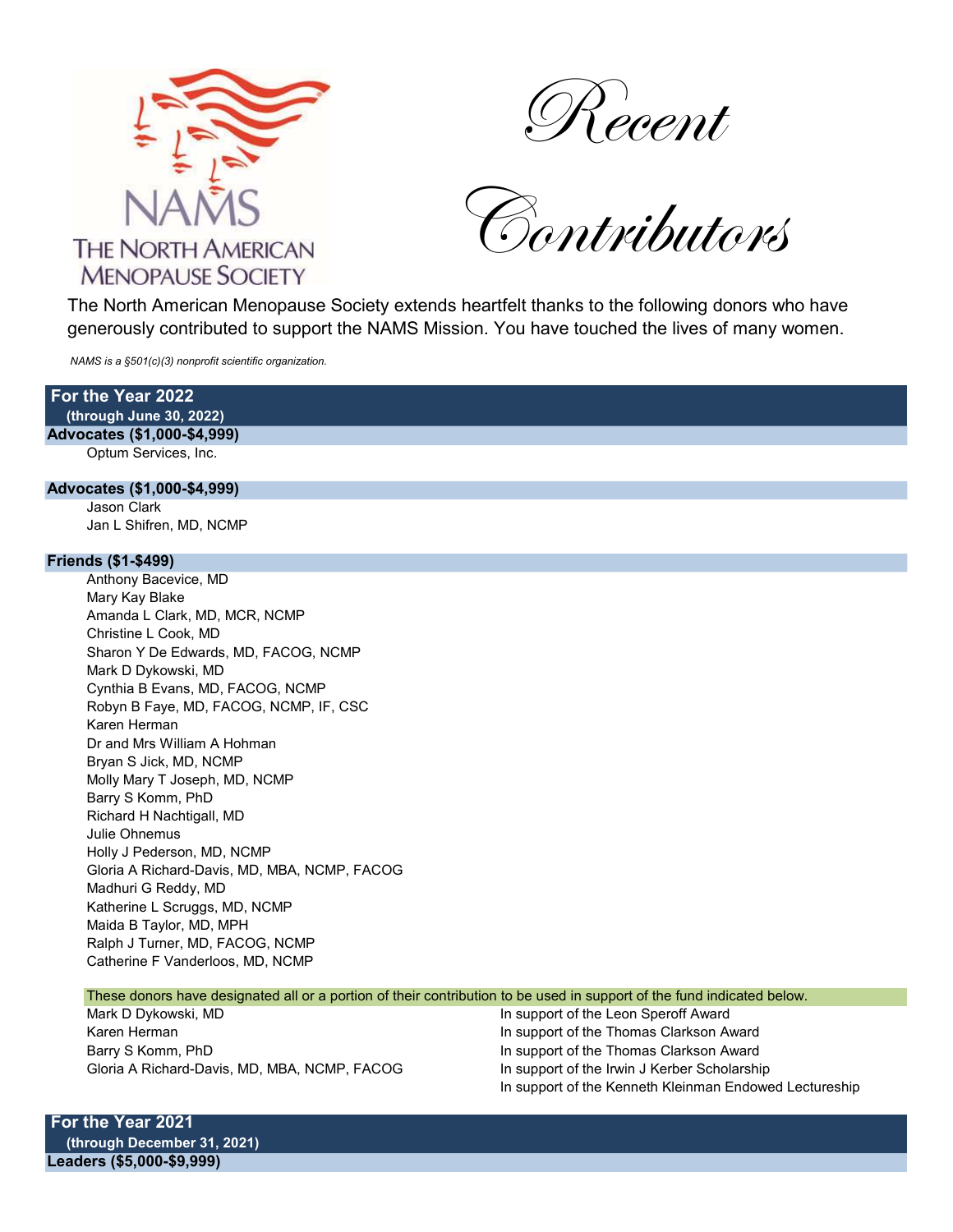Michael R McClung, MD Susan Reed, MD, MPH Ralph J Turner, MD, FACOG, NCMP

### Advocates (\$1,000-\$4,999)

Janet S Carpenter, PhD, RN, FAAN Dianne Dunkelman Stephanie S Faubion, MD, MBA, FACP, NCMP, IF Steven R Goldstein, MD, FACOG, CCD, NCMP Cheryl C Kinney, MD, FACOG, NCMP James H Liu, MD, NCMP Lisa C Larkin, MD, FACP, NCMP, IF JoAnn V Pinkerton, MD, NCMP Ronald J and Grace Ruggiero Isaac Schiff, CM, MD Wen Shen, MD, MPH, FACOG Jan L Shifren, MD, NCMP Dr Wulf and Mrs Moira Utian

# Supporters (\$500-\$999)

David F Archer, MD Laura Bookman, MD Monica M Christmas, MD, NCMP Victor W Henderson, MD, MS, NCMP Hadine Joffe, MD, MSc Sheryl A Kingsberg, PhD Pauline M Maki, PhD Lila E Nachtigall, MD, NCMP Annamaria Nagy, MD, NCMP Diane T Pace, PhD, APRN, FNP-BC, NCMP, IF, FAANP, FAAN Sandra Rice, MD Mary L Rosser, MD, PhD, NCMP Chrisandra L Shufelt, MD, MS, NCMP Claudio N Soares, MD, PhD, FRCPC, MBA

# Friends (\$1-\$499)

Tara Allmen, MD, FACOG, NCMP Susan E Appt, DVM Lisa Astalos Chism, DNP, APRN, BC, FAANP, NCMP Gloria A Bachmann, MD Geri and Michael Bassichis **In memory of Suzanne Blazar** In memory of Suzanne Blazar Muna Beeai, MD Brian A Bernick, MD Diana L Bitner, MD, NCMP, FACOG Maria E Bleszynski, MD, FRCS(C), NCMP Rebecca C Brightman, MD, NCMP Vivien Brown, MDCM, CCFP, FCFP, NCMP Danielle L Burkland, MD Rachel S Cady, MD, FACOG, NCMP Laura Carinci, MD, FACOG, NCMP Amanda L Clark, MD, MCR, NCMP Tiffany Cochran, MD, MBA Yamnia I Cortés, PhD, MPH, FNP-BC Stephanie M Culver, MD, ACOG, NCMP Sharon Y De Edward, MD, FACOG, NCMP Carolyn Develen Lauren J Dignam Julia F Edelman, MD, FACOG, NCMP Celia Egan, MD Samar R El Khoudary, PhD, MPH, Pharm, FAHA Cynthia B Evans, MD, FACOG, NCMP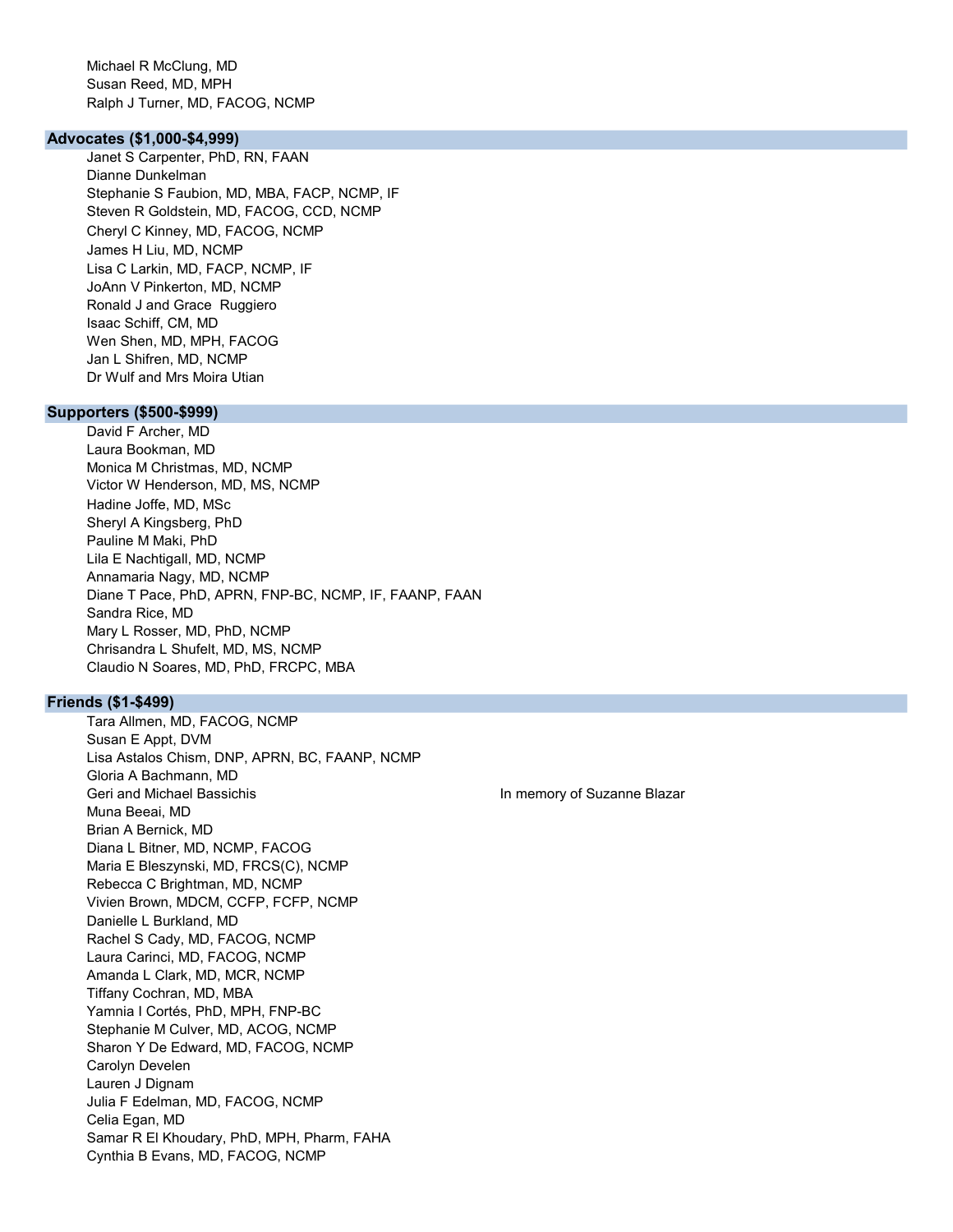Cheryl Geer Shelli Graham, PhD Jennifer Gunter, MD, NCMP Sarah Greenwood Amy B Heeringa, MD, NCMP Evelyn K Hayes, MD, NCMP William A Hohman, MD, FACOG Nancy R Jasper, MD, FACOG, NCMP Laurie S Jeffers, DNP, FNP-BC, NCMP Elena M Kamel, MD, NCMP Joan L Kent, MD, NCMP Juliana M Kling, MD, MPH, NCMP Barry S Komm, PhD Carol L Kuhle, DO, MPH, NCMP Karen M LaFace, MD, NCMP Becky K Lynn, MD, MBA, IF, NCMP Kathryn M Macaulay, MD, NCMP Mary L Marnach, MD, NCMP Wendy McCuaig, MD Jocelyn McGinnis, MD, FACOG Kimberly McMahon, MD, NCMP Mary Jane Minkin, MD, FACOG, NCMP Patricia K Monge-Meberg, MD, NCMP Donna L Musgrave, MD, NCMP Mary Nance Wendy Ouellette John Paciuc, MD, NCMP Lubna Pal, MBBS, FRCOG, MSc, NCMP Holly J Pederson, MD, NCMP Mary E Peterson, MD, NCMP Susanne Pettigrew, PA-C, NCMP Ricki Pollycove, MD, MHS David J Portman, MD Priya Raju, MD Cynthia Reese Terri F Remy, MD, FACP, NCMP Gloria A Richard-Davis, MD, MBA, NCMP, FACOG Martha Kirk Richardson, MD Sonia Maria Rolim-Lima, MD, PhD Katherine L Scruggs, MD, NCMP Marla Shapiro, CM, MDCM, CCFP, MHSc, FRCPC, FCFP, NCMP Lynnette Leidy Sievert, BSN, PhD Elizabeth G Silverman, MD, NCMP Michele Silverstein, MD James A Simon, MD, CCD, NCMP, IF, FACOG Barbara A Soltes, MD, NCMP Christine Spalding Ann L Steiner, MD, FACOG, NCMP Ruth Suzman Eileen C West, MD, FACP, NCMP Rebecca C Thurston, PhD Kristi A Tough DeSapri, MD, NCMP Ralph J Turner, MD, FACOG, NCMP Elisabeth A Wagner, DO Joanna D. Wilson, DO, NCMP Nancy Fugate Woods, PhD, RN

#### These donors have designated all or a portion of their contribution to be used in support of the fund indicated below.

Susan E Appt, DVM In support of the Trainee Annual Meeting Scholarship Fund Geri and Michael Bassichis In support of the Kenneth Kleinman Endowed Lectureship Gloria A Bachmann, MD **In support of the Trainee Annual Meeting Scholarship Fund**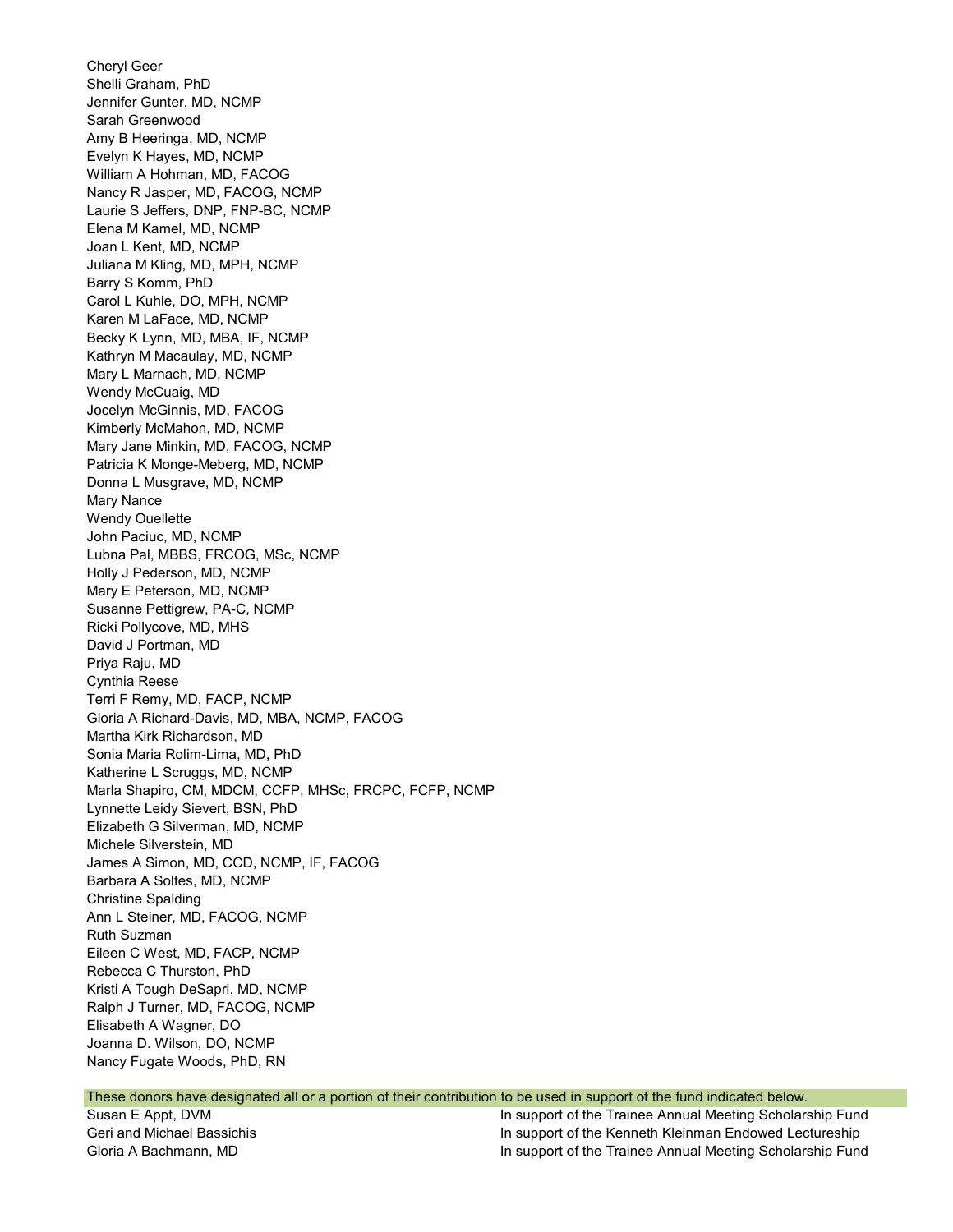Barry S Komm, PhD **In support of the Thomas Clarkson Award** Pauline M Maki, PhD **In support of the Thomas Clarkson Award** Katherine L Scruggs, MD, NCMP **In support of the Thomas Clarkson Award** Ralph J Turner, MD, FACOG, NCMP **In support of the Irwin J Kerber Scholarship** 

Laura Bookman, MD **In support of the Trainee Annual Meeting Scholarship Fund** Danielle L Burkland, MD **In support of the Trainee Annual Meeting Scholarship Fund** Rachel S Cady, MD, FACOG, NCMP **In support of the Trainee Annual Meeting Scholarship Fund** Laura Carinci, MD, FACOG, NCMP **In support of the Trainee Annual Meeting Scholarship Fund** Amanda L Clark, MD, MCR, NCMP **In support of the Trainee Annual Meeting Scholarship Fund** Tiffany Cochran, MD, MBA **In support of the Trainee Annual Meeting Scholarship Fund** Sharon Y De Edward, MD, FACOG, NCMP **In support of the Trainee Annual Meeting Scholarship Fund** Julia F Edelman, MD, FACOG, NCMP **In support of the Trainee Annual Meeting Scholarship Fund** Nancy R Jasper, MD, FACOG, NCMP **In support of the Trainee Annual Meeting Scholarship Fund** Kathryn M Macaulay, MD, NCMP **In support of the Trainee Annual Meeting Scholarship Fund** Jocelyn McGinnis, MD, FACOG In support of the Trainee Annual Meeting Scholarship Fund Kimberly McMahon, MD, NCMP **In support of the Trainee Annual Meeting Scholarship Fund** Lila E Nachtigall, MD, NCMP **In support of the Trainee Annual Meeting Scholarship Fund** Annamaria Nagy, MD, NCMP **In support of the Trainee Annual Meeting Scholarship Fund** Ricki Pollycove, MD, MHS **In support of the Trainee Annual Meeting Scholarship Fund** Gloria A Richard-Davis, MD, MBA, NCMP, FACOG In support of the Trainee Annual Meeting Scholarship Fund Michele Silverstein, MD **In support of the Trainee Annual Meeting Scholarship Fund** Ann L Steiner, MD, FACOG, NCMP **In support of the Trainee Annual Meeting Scholarship Fund** Kristi A Tough DeSapri, MD, NCMP **In support of the Trainee Annual Meeting Scholarship Fund** In support of the Trainee Annual Meeting Scholarship Fund Eileen C West, MD, FACP, NCMP **In support of the Trainee Annual Meeting Scholarship Fund** 

# For the Year 2020 (through December 31, 2020) Leaders (\$5,000-\$9,999)

Michael R McClung, MD

### Advocates (\$1,000-\$4,999)

Tara I Allmen, MD, FACOG, NCMP Maria E Bleszynski, MD, FRCS(C), NCMP **In honor of my mother, Ewa Skapski** Janet S Carpenter, PhD, RN, FAAN Winnifred Cutler, PhD Dianne Dunkelman/Building Healthy Lives Foundation In honor of Dr. Lisa C Larkin Stephanie S Faubion, MD, MBA, FACP, NCMP, IF Sheryl A Kingsberg, PhD Cheryl C Kinney, MD, FACOG, NCMP Lisa C Larkin, MD, FACP, NCMP IF JoAnn E Manson, MD JoAnn V Pinkerton, MD, NCMP Susan Reed, MD, MPH Ronald J and Grace C Ruggiero Isaac Schiff, CM, MD Wen Shen, MD, MPH, FACOG Jan L Shifren, MD, NCMP Dr Wulf and Mrs Moira Utian

Supporters (\$500-\$999)

David F Archer, MD, NCMP Chelsea Cox, DO Pauline M Maki, PhD Gloria A Richard-Davis, MD, MBA, NCMP, FACOG Chrisandra L Shufelt, MD, MS, NMCP Claudio N Soares, MD, PhD, FRCPC, MBA Ivonne Vargas, MD

## Friends (\$1-\$499)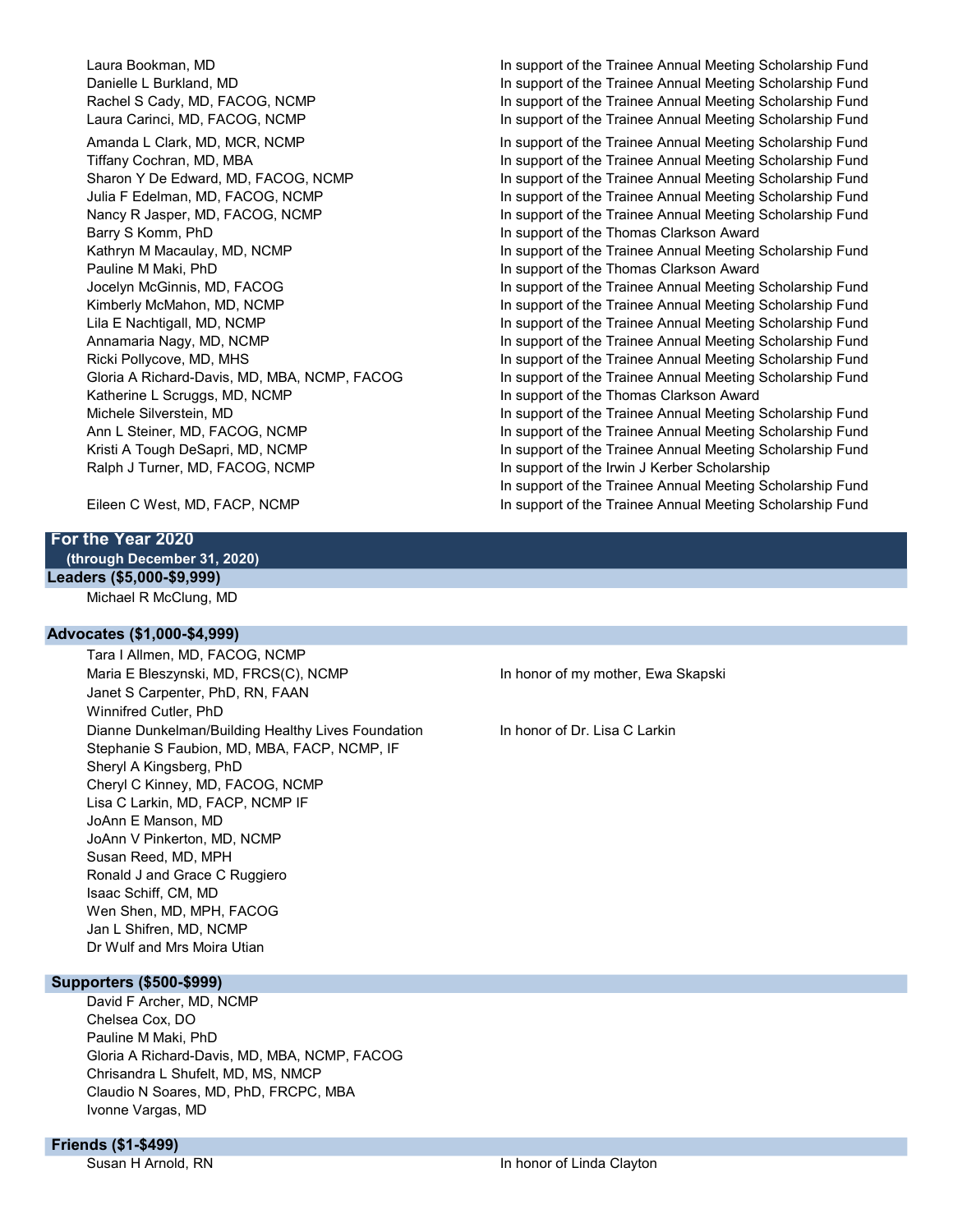Maria C Asis, MD, NCMP Lisa Astalos Chism, DNP, APRN, BC, FAANP, NCMP Geri Bassichis In memory of the husband and father of the Lee Passell Family Geri and Michael Bassichis In memory of the brother of Mr and Mrs Michael Osher Taylor Batts Michelle L Bautista, APRN Kay R Beadle, MSN, ANP Betty Begeal Danielle L Burkland, MD Anna K Chomej, MD, FRCSC, NCMP Amanda L Clark, MD, MCR, NCMP Christine L Cook, MD Carolyn J Crandall, MD, MS, FACP, NCMP Stephanie M Culver, MD, NCMP Christine M Derzko, MD Carolyn Develen Sharon Y de Edwards, MD, FACOG, NCMP Leigh A Doane, MD, NCMP Mark K Dykowski, MD Samar R El Khoudary, PhD, MPH, BPharm, FAHA Cynthia B Evans, MD, FACOG, NCMP Michelynn M Farley, MD Robyn B Faye, MD, FACOG, NCMP, IF, CSC Paula M Foust, MD LeighAnn C Frattarelli, MD, MPH Victor W Henderson, MD, MS, NCMP Dr William and Mrs Elisabeth Hohman Eleonora M Ilina, MD, PhD Chris Ittner Hadine Joffe, MD, MSc Risa Kagan, MD, FACOG, CCD, NCMP Jeannette Keables Daria A Klachko, MD Stephen Kleinman **In memory of Suzanne Blazer In memory of Suzanne Blazer** Barry S Komm, PhD Claudia Levine, MD, NCMP Becky K Lynn, MD, MBA, IF, NCMP Jocelyn McGinnis, MD, FACOG Mary Jane Minkin, MD, FACOG, NCMP Mary Nance Diane T Pace, PhD, APRN, FNP-BC, NCMP, IF, FAANP, FAAN Shelley J Parr, MD Susan D Peck, DO, NCMP Mary E Peterson, MD, NCMP JoAnn V Pinkerton, MD, NCMP Maura P Quinlan, MD, NCMP Margaret Rader, CNM Bruce D Richman, DO Nanette F Santoro, MD Lynnette Leidy Sievert, BSN, PhD Andrea J Stein, MA, MD, NCMP Ann L Steiner, MD, FACOG, NCMP Carol G Stull, MD Rebecca C Thurston, PhD Elizabeth J Watt, BSc, MD, CCFP, FCFP, NCMP

| These donors have designated all or a portion of their contribution to be used in support of the fund indicated below. |                                      |
|------------------------------------------------------------------------------------------------------------------------|--------------------------------------|
| David F Archer, MD, NCMP                                                                                               | In support of the Leon Speroff Award |

Susan H Arnold, RN **In support of the Thomas Clarkson Award** Maria C Asis, MD, NCMP **In support of the Trainee Annual Meeting Scholarship Fund** Geri Bassichis In support of the Kenneth Kleinman Endowed Lectureship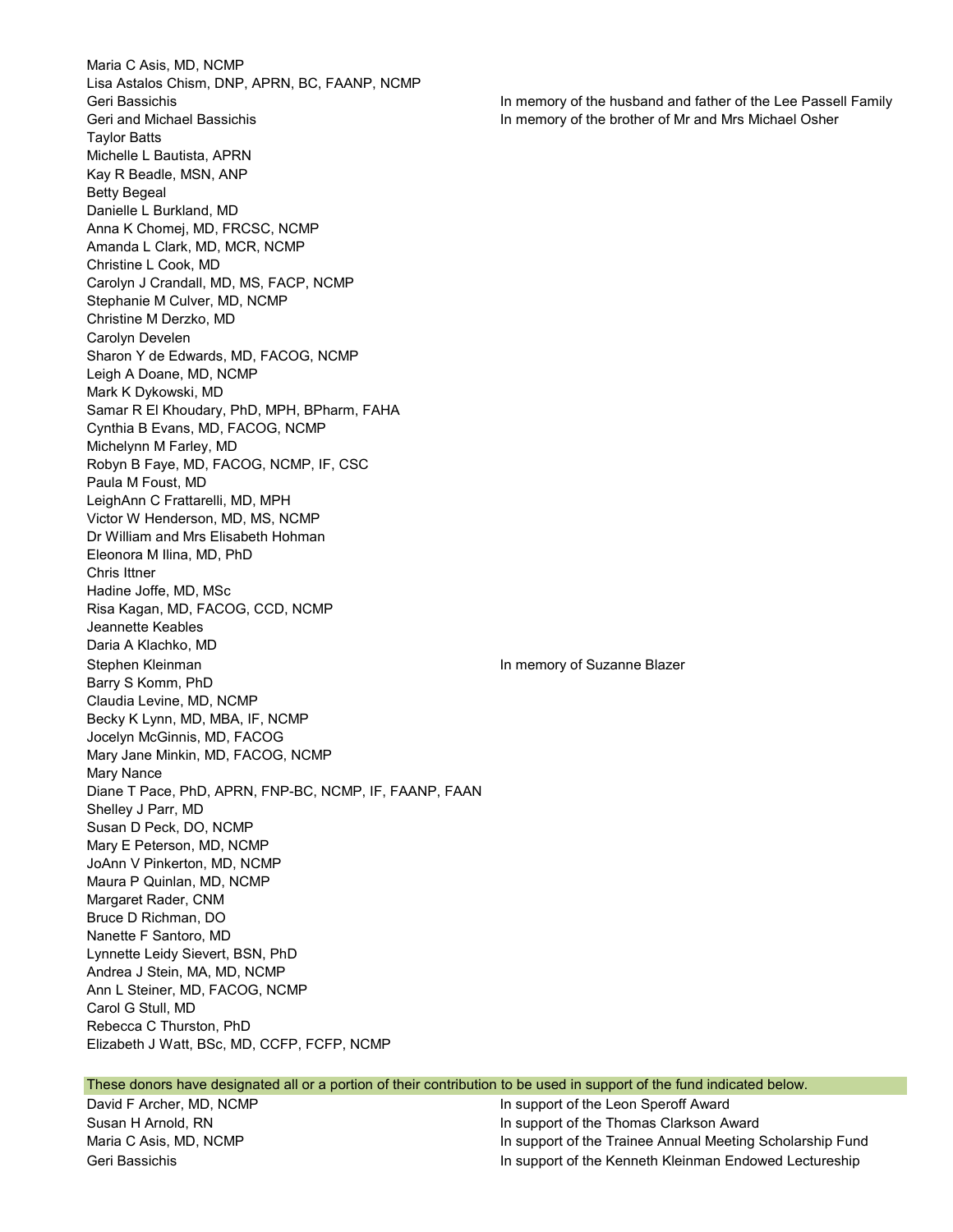Geri and Michael Bassichis In support of the Kenneth Kleinman Endowed Lectureship Maria E Bleszynski, MD, FRCS(C), NCMP **In the Support of the Leon Speroff Award** Leigh A Doane, MD, NCMP **In support of the Ann Voda Award** Eleonora M Ilina, MD, PhD In support of the Thomas Clarkson Award Christine M Derzko, MD **In support of the Thomas Clarkson Award** Barry S Komm, PhD **In support of the Thomas Clarkson Award** Pauline M Maki, PhD **In support of the Thomas Clarkson Award** Gloria A Richard-Davis, MD, MBA, NCMP, FACOG In support of the Thomas Clarkson Award

Sharon Y de Edwards, MD, FACOG, NCMP In support of the Trainee Annual Meeting Scholarship Fund Stephen Kleinman **In support of the Kenneth Kleinman Endowed Lectureship** In support of the Kenneth Kleinman Endowed Lectureship Maura P Quinlan, MD, NCMP **In support of the Trainee Annual Meeting Scholarship Fund** In support of the Leon Speroff Award In support of the Kenneth Kleinman Endowed Lectureship

Ivonne Vargas, MD **In support of the Leon Speroff Award** 

# For the Year 2019

(through December 31, 2019)

# Champions (\$10,000-\$24,999)

Ralph J Turner, MD, FACOG, NCMP

Cheryl C Kinney, MD, FACOG, NCMP **In honor of NAMS Central Office Staff members Kathy Method**,

#### Leaders (\$5,000-\$9,999)

JoAnn V Pinkerton, MD, NCMP

Advocates (\$1,000-\$4,999)

Maria E Bleszynski, MD, FRCS(C), NCMP Jennifer Cormier, MD Dianne Dunkelman Chris Gallagher, MD Lisa C Larkin, MD, FACP, NCMP, IF James H Liu, MD, NCMP JoAnn E Manson, MD, DrPH, NCMP **In the Contract Contract Contract Contract** In memory of Theresa Manson Diane T Pace, PhD, APRN, FNP-BC, NCMP, IF, FAANP, FAAN Isaac Schiff, CM, MD Jan L Shifren, MD, NCMP Wulf H Utian, MD, PhD, DSc(Med), and Moira Utian

Supporters (\$500-\$999)

Maria E Bleszynski, MD, FRCS(C), NCMP Stephanie S Faubion, MD, MBA, FACP, NCMP, IF Steven R Goldstein, MD, FACOG, CCD, NCMP Sheryl A Kingsberg, PhD Pauline M Maki, PhD Annamaria Nagy, MD, NCMP Nick Panay, BSc, MBBS, FRCOG, MRSRH Susan Reed, MD, MPH Sandra Rice, MD Marla Shapiro, CM, MDCM, CCFP, MHSc, FRCPC, FCFP, NCMP

## Friends (\$1-\$499)

Tara I Allmen, MD, FACOG, NCMP Ilene Alt, WHNP-BC, NCMP Corrado J Altomare, MD, FACOG, NCMP Julia M Amadio, MBA Susan E Appt, DVM Lisa Astalos Chism, DNP, APRN, BC, FAANP, NCMP Elizabeth Attis, ScD Sandy Ball, PA-C Annette M Baggott, MD, NCMP

Michael R McClung, MD **In memory of Betsy Love McClung, RN, MN**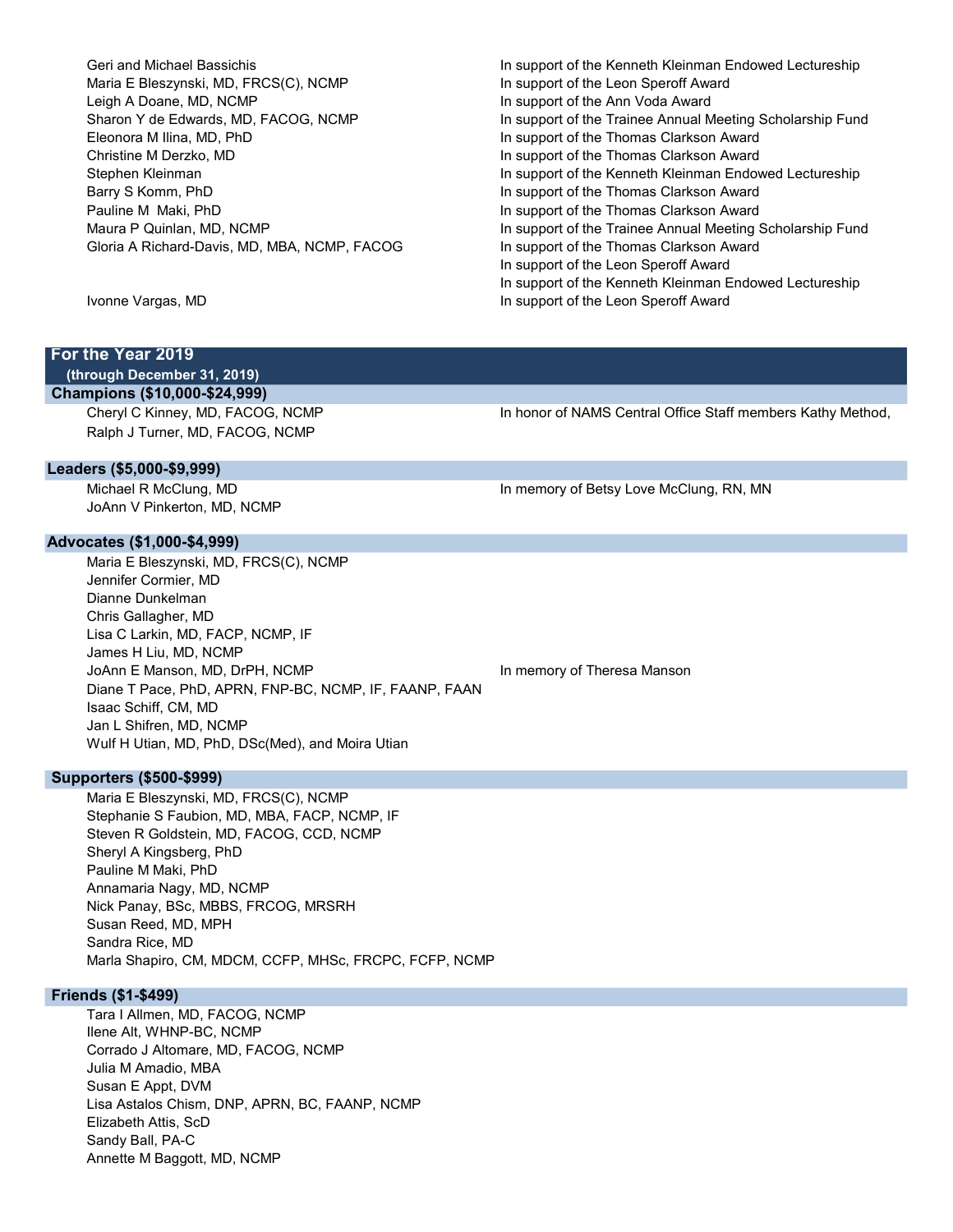Andrea Barnhill Linda M Bartera, BA, BS

Brian A Bernick, MD Louise Beshir Maureen L Beurskens, MD, NCMP Cindi Bigheart, ARNP Diana L Bitner, MD, NCMP, FACOG Ilona V Brandeis, MD, MPH, NCMP Rebecca C Brightman, MD, NCMP Vera J Brooks-McKenzie, MD, PhD, NCMP Vivien Brown, MD, CCFP, FCFP, NCMP Matti Bruton Danielle L Burkland, MD Linda Carinci, MD, FACOG, NCMP Sylvia C Castro, MD Anna K Chomej, MD, FRCSC, NCMP Monica M Christmas, MD, NCMP Amanda L Clark, MD, NCMP Ginger D Constantine, MD Christine L Cook, MD Maria Corigliano, MD, FACOG Yamnia I Cortes, PhD, MPH, FNP-BC Carolyn J Crandall, MD, MS, NCMP Yogesh Dandiker, PhD, MBA Raymon E Darling, MD, NCMP Lori L Davis, NP, NCMP Sharon Y de Edwards, MD, FACOG Laura M DeFraia, WHNP-BC, RN, NCMP Barbara J DePree, MD, NCMP Carolyn Develen Stephanie S Durruthy, MD Mark D Dykowski, MD Julia F Edelman, MD, FACOG, NCMP Jo Erikson Cynthia B Evans, MD, FACOG, NCMP Robyn B Faye, MD, FACOG, NCMP, IF, CSC Julia A Files, MD, NCMP LeighAnn C Frattarelli, MD, MPH Murray A Freedman, MS, MD Takafumi Fujino, MD Margery L S Gass, MD, NCMP Jeffrey A Golstein, DO, NCMP Yolanda Gonzalez, MD, NCMP Shelli Graham, PhD Marjorie A Green, MD, NCMP Tamara Greenberg, PsyD, MS Chandon Gupta, MD, NCMP Evelyn K Hayes, MD, NCMP Victor W Henderson, MD, MS, NCMP Eleonora M Ilina, MD, PhD Nicole G Jaff, PhD, NCMP Nancy R Jasper, MD, FACOG, NCMP Sandra G Jensen, CNP, NCMP Hadine Joffe, MD, MSc Sabrina Johnson Mary Teresa Joseph, MD Risa Kagan, MD, FACOG, CCD, NCMP Elena M Kamel, MD, NCMP Linda Kelly, DNP, ANP-BC, NCMP

Geri and Michael Bassichis In memory of Norm Fisher, Andrea Fisher's husband In memory of Carole Berger's father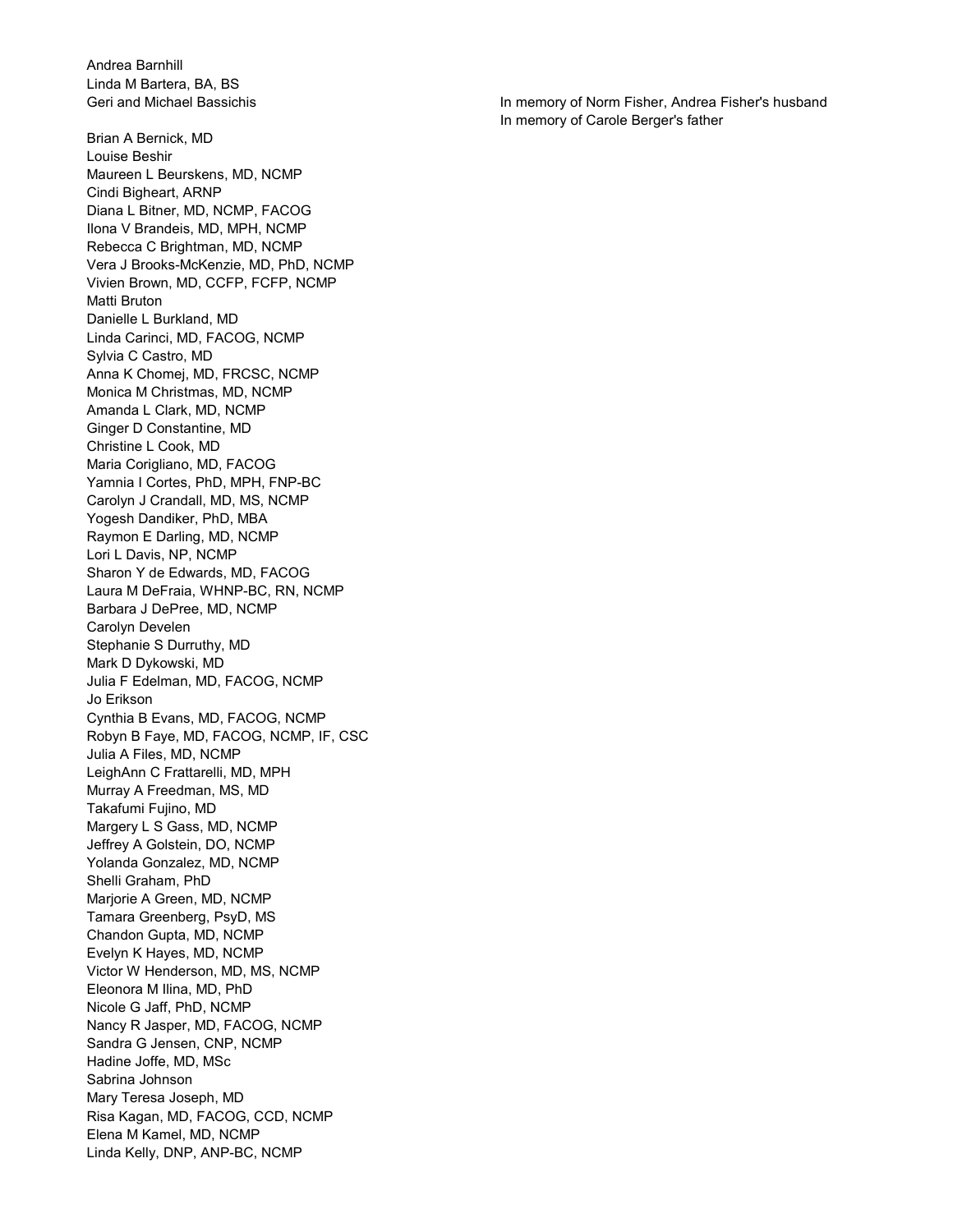Joan L Kent, MD, NCMP Irwin J Kerber, MD, NCMP Pallavi Khanna, MD, NCMP Daria A Klachko, MD Karin T Klause, DNP, APRN, FNP-C **In the United Stuart, A Constant Constant** In honor of Volunteers in Medicine Clinic, Stuart, Florida Carol L Kuhle, DO, MPH, NCMP Traci A Kurtzer, MD, NCMP Cynthia M Law, NP Claudia Levine, MD Becky K Lynn, MD Kathryn M Macaulay, MD, NCMP Heather R Macdonald, MD Jocelyn McGinnis, MD, FACOG Leslie Meserve, MD, NCMP David C Miller, MD, DABPM, NCMP Lovera W Miller, MD, FACOG, NCMP Mary Jane Minkin, MD, FACOG, NCMP Nimat Ahmed Hussein Mohamed, MD Milinda M Morris, MD, FACOG, NCMP Donna L Musgrave, MD, NCMP Lila E Nachtigall, MD, NCMP Mary Nance Mrs Herbert F Neuwalder **In memory of Dr Herbert F Neuwalder** In memory of Dr Herbert F Neuwalder Takeyoshi Ohkura, MD, PhD Beth Onners Ed Onners Alisia J Ortiz, WHNP-BC, NCMP Ngozi Osuagwu, MD, FACOG, NCMP John Paciuc, MD, NCMP Shelly J Parr, MD Pamela A Payne, D.Bioethics(c), MSN, NP, NCMP Robin N Phillips, MD, NCMP David J Portman, MD Paula A Randolph, MD, NCMP Susan Reed, MD, MPH Terri F Remy, MD, NCMP Sandra Rice, MD Gloria A Richard-Davis, MD, FACOG, NCMP Martha K Richardson, MD Iliana I Robison, MD, MPH David E Rogers, MD, NCMP Sonia Maria Rolim Lima, MD, PhD Mary L Rosser, MD, PhD Emery Manuel Salom, MD Ronnie M Salzman, MD, FACOG, NCMP Nanette F Santoro, MD Peter F Schnatz, DO, FACOG, FACP, NCMP Marla Schwartz Karen F Schwartz, MD Katherine L Scruggs, MD, NCMP Wen Shen, MD, MPH Chrisandra L Shufelt, MD, MS, NCMP Lynnette Leidy Sievert, BSN, PhD James A Simon, MD, CCD, NCMP, IF, FACOG Claudio N Soares, MD, PhD, MBA Barbara A Soltes, MD, NMCP Ann L Steiner, MD, FACOG, NCMP Lauren Streicher, MD, NCMP Cynthia A Stuenkel, MD, NCMP Tao Sun, MD, NCMP Rosemarie Tamura, MD, NCMP